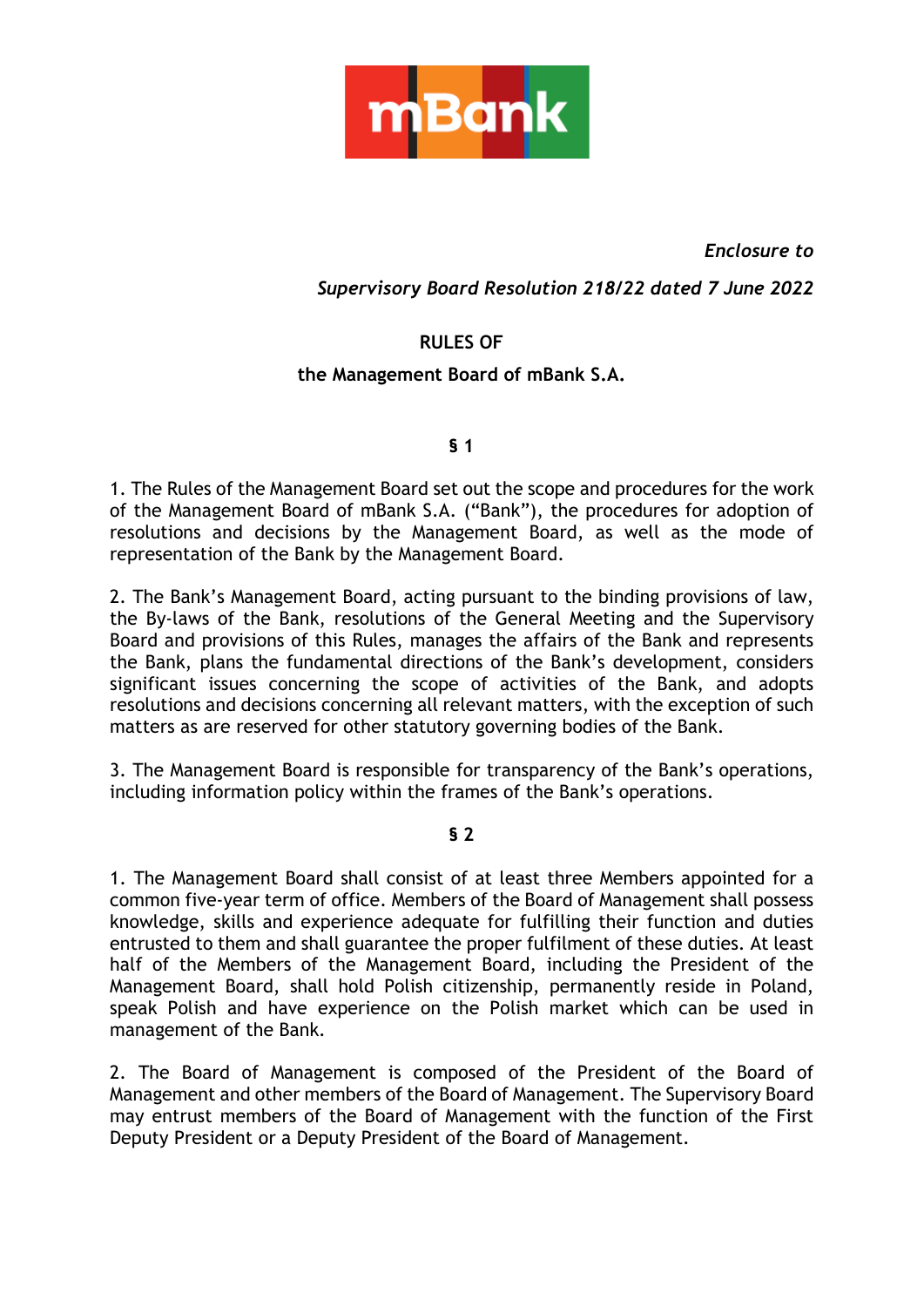

3. The mandate of a Member of the Management Board shall expire, at the latest, on the date of the General Meeting which approves the financial statements for the last full financial year of holding the function of Management Board Member.

4. The mandate of a Management Board Member shall also expire in the case of death, resignation or being recalled from the Management Board.

5. The mandate of a Management Board Member appointed prior to the end of a given term of office of the Management Board shall expire at the same time as the mandates of the other Members of the Management Board.

6. Performing the function in the Management Board shall be the main area of professional activity of a Management Board Members.

7. Performing the function in management boards or supervisory boards of other entities by a Management Board Member is a subject to restrictions stipulated in the Banking Law Act or other mandatory provisions of any applicable law.

## **§ 3**

1. Without the consent of the Supervisory Board, Members of the Management Board shall not be allowed to engage in any competing business, nor to participate in a competing company as shareholders or partners in a civil partnership or a private partnership, nor as members of authorities of stock companies, nor to be involved in any other competing legal entity.

2. The prohibition set out in point 1 above shall also include the participation of a Member of the Management Board in a competing stock company where the Management Board Member holds at least 10% of shares or equity interest or has the right to appoint at least one Member of its management board.

3. Subject to § 2 section 7, performing functions in management boards or supervisory boards of entities outside the Bank's capital group by a Management Board Member requires approval from the Supervisory Board.

## **§ 4**

1. The Management Board shall conduct the affairs of the Bank and represent the Bank.

2. The following persons are entitled to make statements of will with respect to property rights and obligations of the Bank:

1) within the competence of the Board of Management each Member of the Board of Management Board acting jointly with another Member of the Board of Management or with a procurator or proxy acting within the granted power of attorney;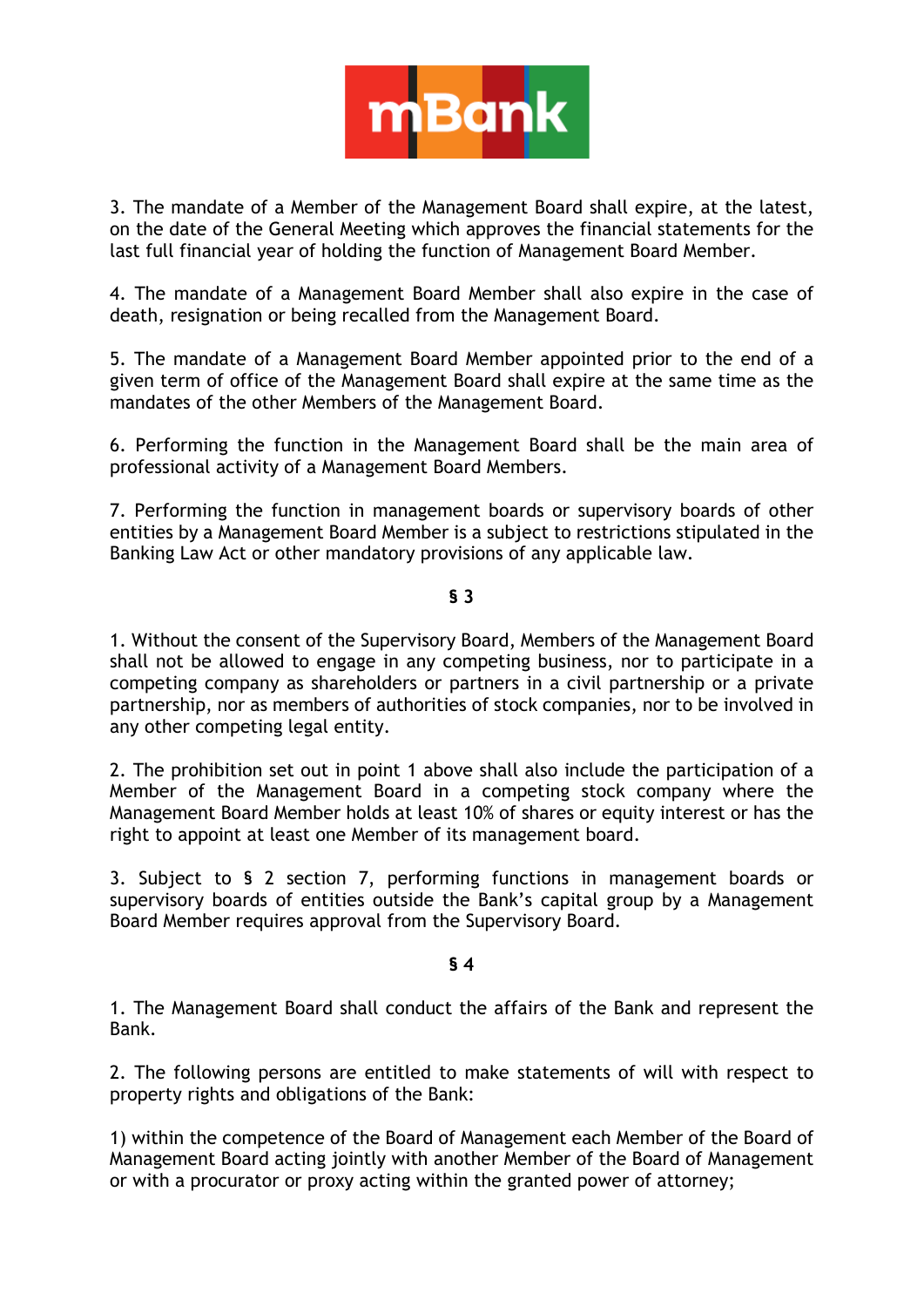

2) procurators (prokurenci) – jointly with a Member of the Management Board, another procurator or proxy acting within the limits of the power of attorney granted thereto, within their powers under procuration regulations;

3) proxies - under general powers of attorney and specific powers of attorney applicable to actions of a given type and given actions. Proxies act single-handedly or jointly, within their powers.

#### **§ 5**

1. The President of the Management Board shall direct the work of the Management Board.

2. Members of the Management Board shall direct selected areas of the Bank's activities within the scope determined by the President of the Management Board, subject to § 9.1 item 18 below. The detailed allocation of competencies and the procedure for the substitution of the Management Board Members' powers in the event of their absence or holiday leave shall be determined in a resolution of the Management Board. The division of competences particularly indicates a Member of the Management Board supervising the risk management area. Internal Audit Department and Compliance Department are supervised directly by the President of the Management Board.

3. The President of the Management Board shall issue internal regulations and business instructions, rules and other provisions regulating the activities of the Bank, however if required by a provision of law or internal regulation of the Bank, such internal regulations and instructions, rules, and other provisions should be based on a prior resolution of the Board of Management with this respect.

#### **§ 6**

1. The President of the Management Board represents the Bank and the Management Board, with respect to § 30.1.1 of the By-Laws.

2. The other Members of the Management Board shall represent the Bank with respect to external parties in accordance with § 30 of the Bank's By-laws within the scope of their competencies specified pursuant to § 5.2 of the present Rules.

#### **§ 7**

1. The Members of the Management Board shall be jointly liable for the overall operation of the Bank. The Members of the Management Board shall work as a collegiate body and inform each other about the most important matters concerning the Bank and subject to the competencies of particular Members of the Management Board.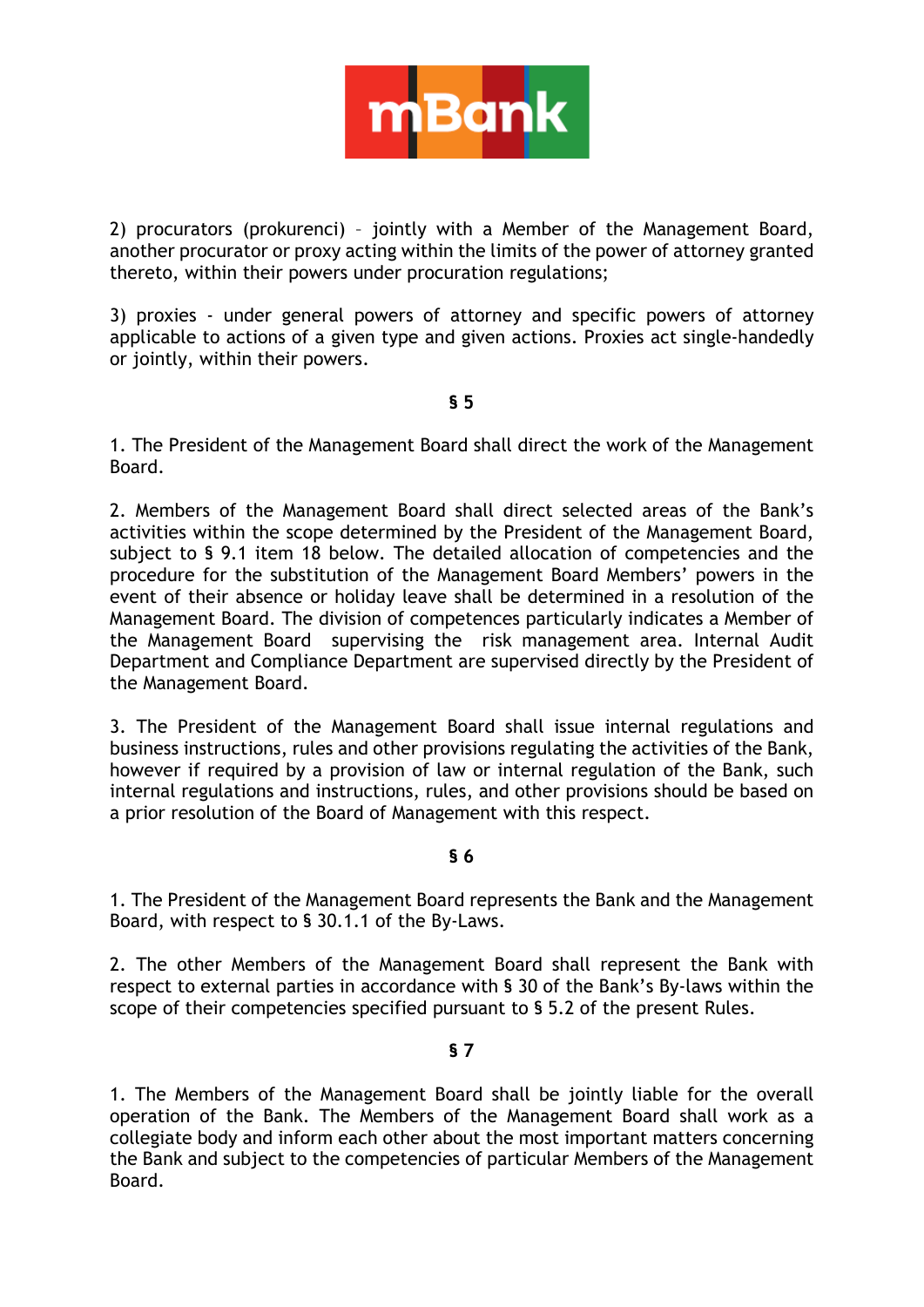

2. The Management Board shall be informed on a current basis of the activities of particular organisational units by the Managing Directors in charge of their supervision.

3. The Management Board may appoint standing committees or teams to perform specific functions or to co-ordinate the work of organisational units of the Bank as well as teams for specific tasks.

**§ 8**

1. The President of the Management Board shall convene and chair meetings of the Management Board.

2. In the absence of the President, he shall be substituted by the First Deputy President or another Deputy President, or another Management Board Member, appointed by the President of the Management Board.

3. Meetings of the Management Board shall as a rule take place once a week. The President of the Management Board may convene a meeting at any time, as long as he regards it necessary for the consideration of urgent matters. The President of the Management Board may convene periodic topical meetings. At least twice a year a topical meeting regarding operational implementation of the Strategy of the Bank shall be convened.

4. Members of the Management Board may also attend a meeting using means of direct remote communication, ensuring communication in real time between all the participants as well as the possibility to identify all participants of the meeting, while maintaining safety rules adopted in the Bank. Detailed information regarding attending a Management Board meeting using means of direct remote communication shall be provided with the proposed agenda for the meeting.

5. During a meeting, the President may order an amendment of its agenda. Matters not covered by the agenda shall be considered by the Management Board under a fixed item on the agenda called "Any other business."

6. The presence of the Management Board Members at the meetings is mandatory. In the case of inability to participate in a meeting, the Management Board Members shall inform the President of the Management Board.

7. Director of Internal Audit Department and Director of Compliance Department, or their deputies, attend meetings of the Management Board.

8. Members of the Management Board may attend Supervisory Board meetings, except during discussion of agenda points directly concerning the Management Board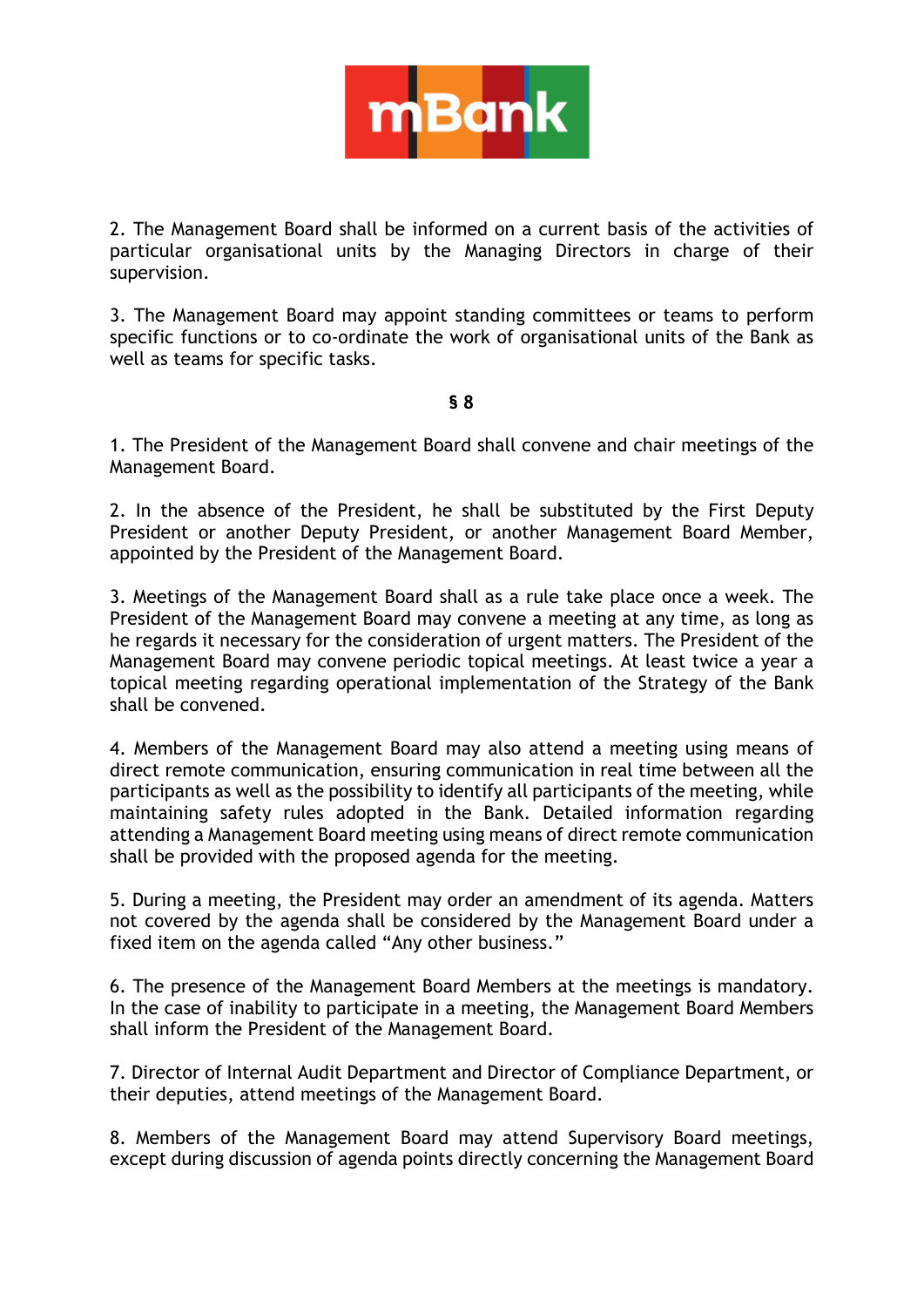

or its Members, in particular with regard to recalling, accountability, and remuneration of Management Board Members.

**§ 9**

1. The Management Board shall review affairs of the Bank, and in particular:

1) performance based on the budget and management accounting related to regular supervision of the Bank's activities,

2) medium and long term development plans of the Bank (business strategies of the Bank), in compliance with strategies and policies related to risk undertaking,

3) the draft annual budget, profit and loss account, and balance sheet of the Bank,

4) the financial statements of the Bank and the Bank's Group for the past financial year;

5) the report on the Bank's and the Bank's Group activities for the past financial year;

6) distribution of the Bank's profit or coverage of its loss of the past financial year;

7) human resources and payroll policy guidelines,

8) appointment and revocation of commercial representation,

9) matters to be submitted for consideration by the General Meeting,

10) defines the guidelines for the activity of the Bank, especially as activities subject to risks, such as the credit policy, the investment policy, the guarantee policy, assets and liabilities management policy and the compliance policy are concerned,

11) design, implement and ensure operation of risk management system, internal control system, assessment of internal capital, maintaining own funds at a level not lower than the assessed internal capital and reviewing strategies and procedures on assessment of internal capital, remuneration policy and procedures of anonymous reporting of infringements of law as well as procedures and ethical

standards applicable at the bank, in accordance with binding provisions of law and recommendations of supervisory bodies, in particular:

a) introducing a division of tasks being exercised in the Bank which ensures independence of risk's measurement, monitoring and controlling function from operational activity of the Bank under which this risk results,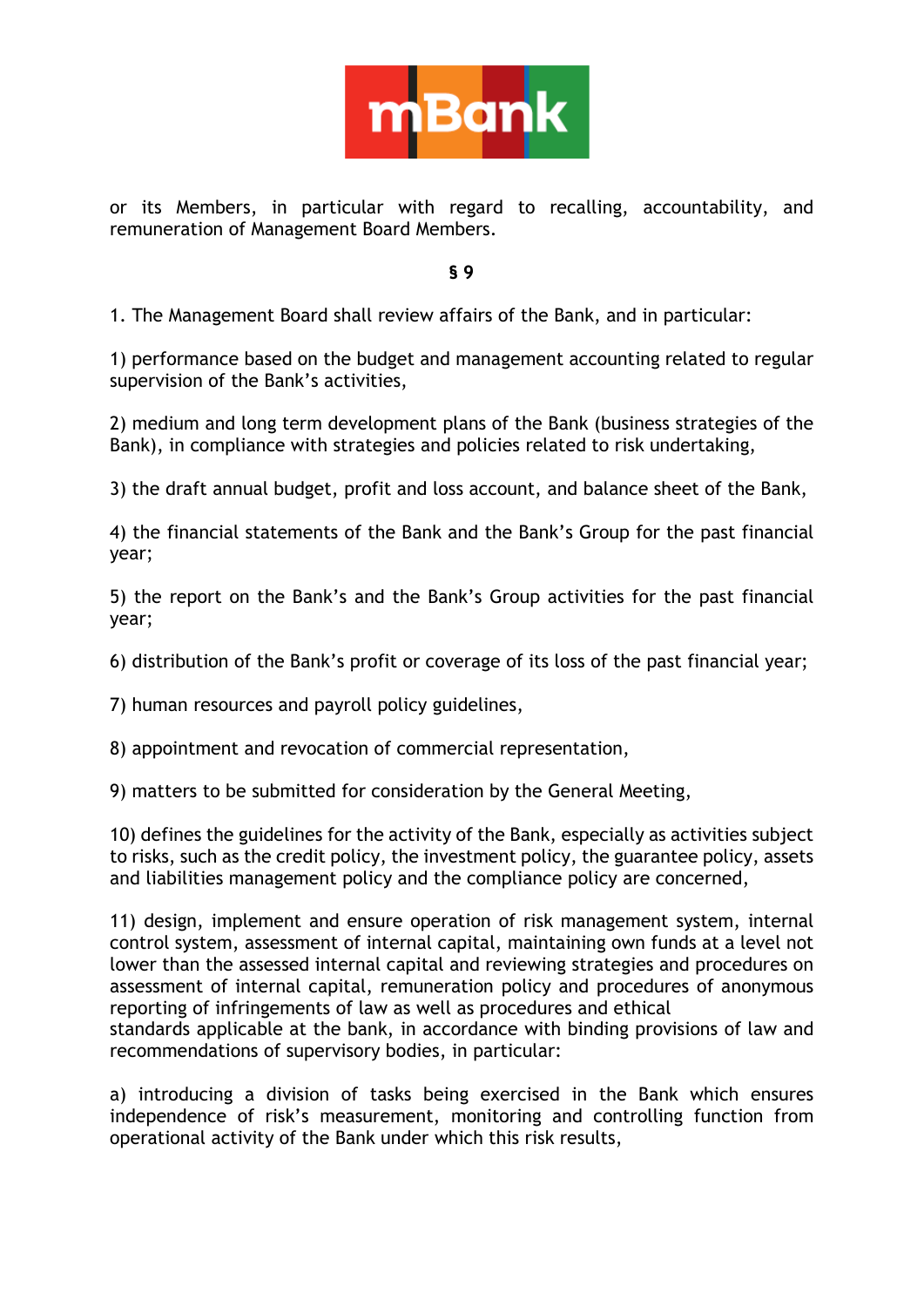

b) responsibility for preparing and introducing written strategies, policies and procedures to the extent of, in particular: internal control system, risk management system, remuneration policy, assessment process of internal capital, capital management and capital planning,

c) responsibility for effectiveness and updating of written strategies, policies and procedures mentioned in point b) above,

d) supervision of effectiveness of internal capital's assessment and maintaining process, including revisions conducted at least once a year, in the result of which necessary corrections and improvements are introduced in case of a change in: a risk level of the Bank's operations, factors of economic environment and incorrectness in certain systems and processes functioning,

e) approving procedures relating to principles of defining capital requirements regarding specific types of risks, including approval of capital adequacy measurement process of the Bank and the Bank's Group,

f) approving the rules of functioning of the Compliance Department and the Audit Charter,

g) taking actions aiming at ensuring continuity of the internal control system,

h) in case the internal control system detects irregularities, taking appropriate actions aiming at removing detected irregularities, including remedies and disciplinary measures;

12) developing, adopting and implementing of information policies of the Bank, in particular relating to risk management and capital adequacy;

13) approval of information regarding capital adequacy not included in the revision of financial statements, which are subsequently publicly announced in accordance with binding provisions of law;

14) acquisition or disposal by the Bank of real estate or interests in such real estate, subject to the provisions of point 4;

15) acquisition or disposal by the Bank of shares or equity interests in companies, subject to the provisions of point 4 and to policies and regulations of the President of the Management Board adopted at the Bank;

16) incurring obligations or to disposing of assets whose total value in relation to one entity exceeds 5% of the Bank's own funds, subject to provisions of point 3 below;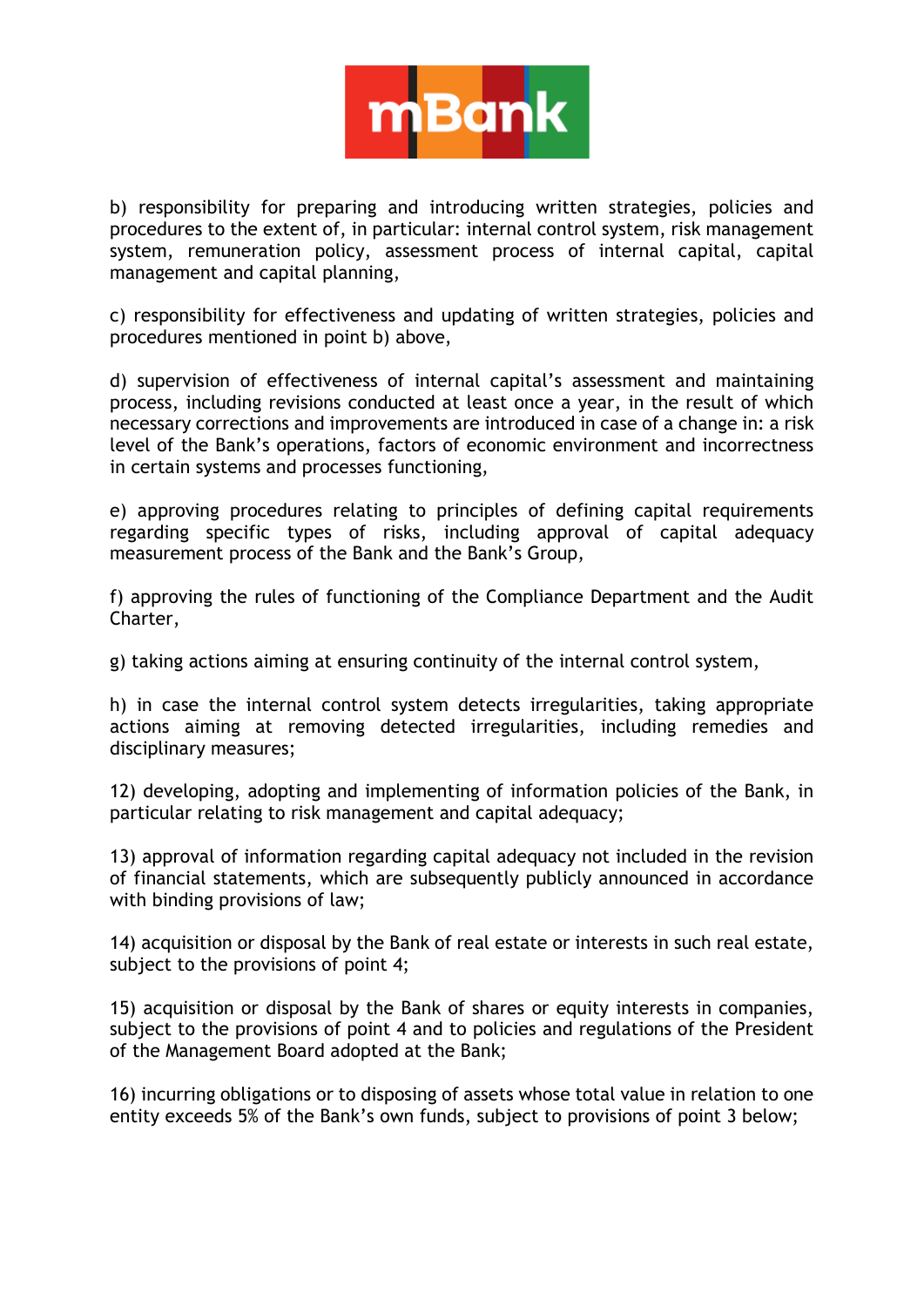

17) establishment of the Bank's essential organisational structure (including branches and other organisational units of the Bank), adjusted to the size and profile of the risk being borne;

18) division of competences among the Management Board Members and subordinate Managing Directors, however no resolution with this respect can be passed without the consent of the President of the Management Board and it requires approval from the Supervisory Board.

19) all decisions and transactions which require the approval or authorisation of the Supervisory Board.

20) preparation, update and implementation of the recovery plan.

21) other matters raised for consideration by the Management Board by the President or by the Members of the Management Board, and also matters submitted by Managing Directors, directors of organisational units, as well as other persons or collective bodies, established in accordance with the Organisational Rules of the Bank.

2. In matters listed in point 1.4-1.6 and 1.8 (exclusively to the extent of appointment of commercial representation), as well as in points 1.12-1.20, the Management Board adopts resolutions. In other cases where binding regulations of law or recommendations of supervisory bodies do not require that the Management Board adopts a resolution, it is possible that the Management Board issues a decision.

3. By way of its resolution the Management Board may authorise the standing committees, appointed on the basis of § 7 point 3 above, or relevant persons within the Bank, to decide on incurring obligations or disposing of assets, resulting from the normal conduct of business, whose total value in relation to one entity exceeds 5% of the Bank's own funds. The respective resolution of the Management Board shall determine the scope of authorisation and the manner of adopting decisions by the authorised committees or relevant persons.

4. If the value of real estate, a perpetual usufruct or part of real estate, and stock and participatory shares in companies as well as other fixed assets exceeds 1% of the Bank's own funds as defined in Art. 33 of the By-laws as per 31 December of the preceding year, the respective resolution concerning the approval of such acquisition or disposal shall be adopted by the Executive Committee of the Supervisory Board. This shall not apply if such acquisition results from execution, bankruptcy or negotiation proceedings or other settlements with the Bank's debtors, or in the case of disposal of assets so acquired. In the case of acquisition of real estate and stock and participatory shares resulting from execution, bankruptcy, or negotiation procedures, or other settlements with the Bank's debtors, or in the case of sale of assets so acquired, the Management Board shall inform the Executive Committee of any such activity.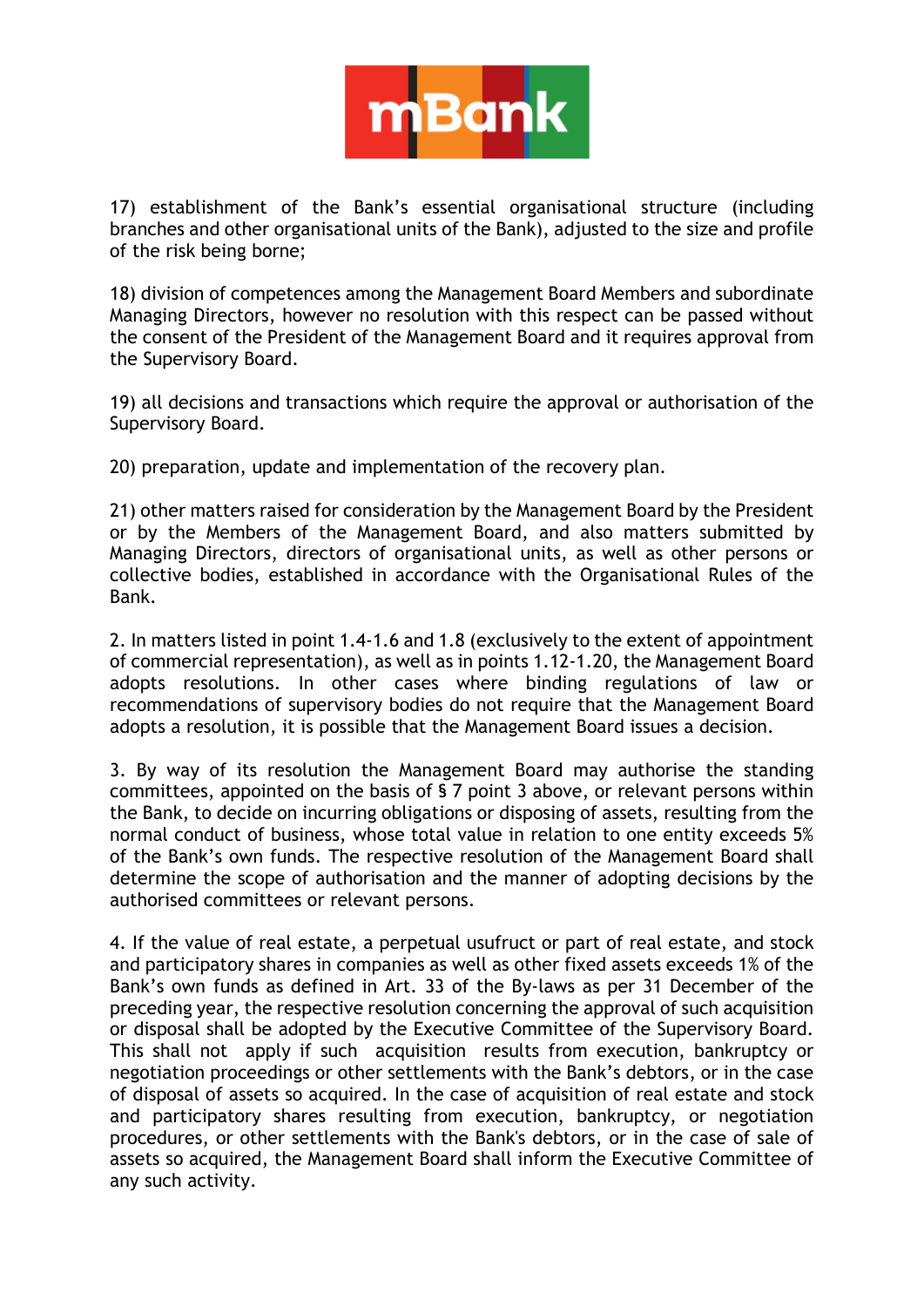

5. Prior to a forthcoming meeting of the Supervisory Board, the Management Board shall draw up an exhaustive report on all important aspects of the Bank's operations and risks related to its operations as well as risk management tools.

## **§ 10**

1. The Management Board shall adopt resolutions and decisions in an open ballot. The person chairing the meeting may call for a vote in a secret ballot by his own initiative or at the motion of another Member of the Management Board.

2. In order for resolutions and decisions adopted by the Management Board to be valid, all the Management Board Members shall be properly notified and at least half of the Members of the Management Board shall be present at the respective meeting. The Management Board Members absent from a meeting shall be informed of adopted decisions in the minutes of the meeting.

3. All resolutions and decisions shall be adopted by a majority of votes of the Management Board Members present at the meeting, and in the case of an equal number of opposing votes, the vote of the President of the Management Board shall prevail. The Members of the Management Board shall strive to adopt their resolutions and decisions by consensus.

4. In exceptional cases, members of the Management Board may pass resolutions or decisions by casting their votes in writing, with the mediation of another member of the Management Board. No votes can be cast in writing on issues added to the agenda in the course of the meeting of the Management Board.

5. The Management Board can pass resolutions or decisions in writing (circular procedure) or using means of direct remote communication. A resolution or decision is valid if all the members of the Management Board were informed of the draft.

6. Decisions adopted by the Management Board shall take the form of:

1) annexes to the minutes of the Management Board meeting - in case of decisions adopted at a Management Board meeting;

2) separate documents signed by Members of the Management Board - in case of decisions adopted outside a Management Board meeting.

7. A Member of the Management Board who disagrees with an adopted resolution or decision may request that his dissenting position together with its grounds be recorded.

8. A Member of the Management Board shall refrain from professional or other activities which might cause a conflict of interest or adversely affect their reputation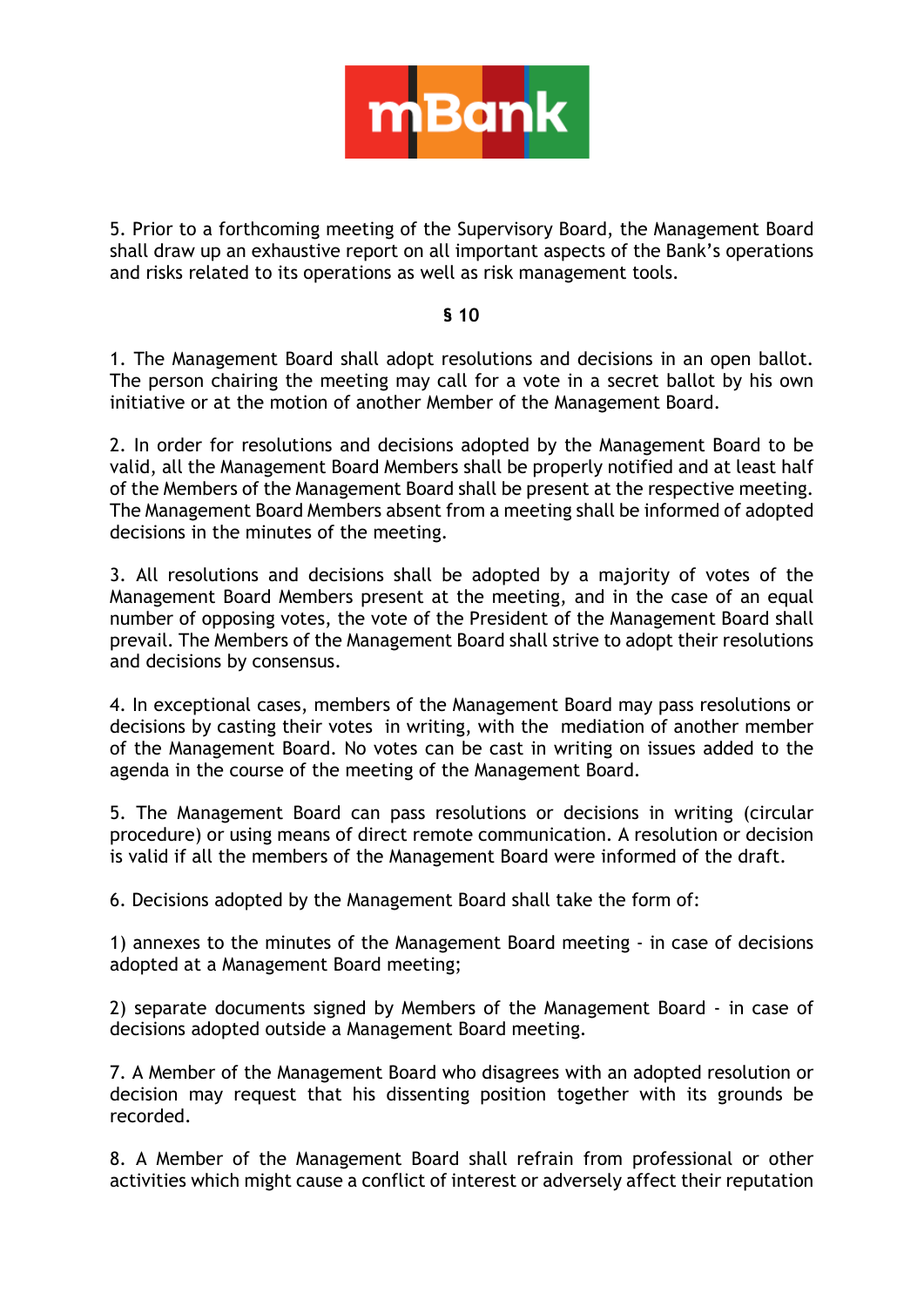

as Management Board Member and shall inform the rest of the Management Board's Members and the Supervisory Board about existing conflict of interest and/or a possibility of its occurrence, abstain from taking part in any discussion and participating in decision-making on matters where a conflict of interest arises and/or potentially arises, in particular if there is and/or potentially may arise a conflict of interest of the Bank and the Member of the Management Board, his spouse, relatives or relations by affinity up to the second degree, as well as persons with whom he has a personal relationship. A Management Board Member may request the above fact to be recorded in the minutes.

9. In all cases where a signature of a Management Board Member or the Secretary to the Management Board is required, a qualified electronic signature is equal to a handwritten signature.

### **§ 11**

1. The agenda, the date and the organisation of a meeting of the Management Board, as well as the list of invited persons who are not Members of the Management Board, shall at each time be determined by the President of the Management Board.

2. Detailed principles of organisational support for the work of the Management Board shall be determined by the President of the Management Board in a regulation.

3. The Chairman of the Supervisory Board shall be informed about the agenda and date of every Management Board Meeting and shall be authorized to participate in Management Board meetings.

4. In case the Management Board adopts a resolution or issues a decision, by its own initiative or at the motion of an organisational unit of the Bank, resulting in creation of inside information within the meaning of Regulation (EU) no 596/2014 of the European Parliament and of the Council of 16 April 2014 (MAR Regulation), the rules of conduct specified in Attachment no 1 to this Rules shall apply.

#### **§ 12**

1. The President of the Management Board shall appoint a Secretary to the Management Board from amongst the employees of the Bank.

2. The Secretary to the Management Board shall provide organisational support and keep the minutes of meetings of the Management Board.

3. The notification of a convened meeting may be transmitted by the Secretary to the Management Board by internal mail, electronic mail or conveyed by telephone.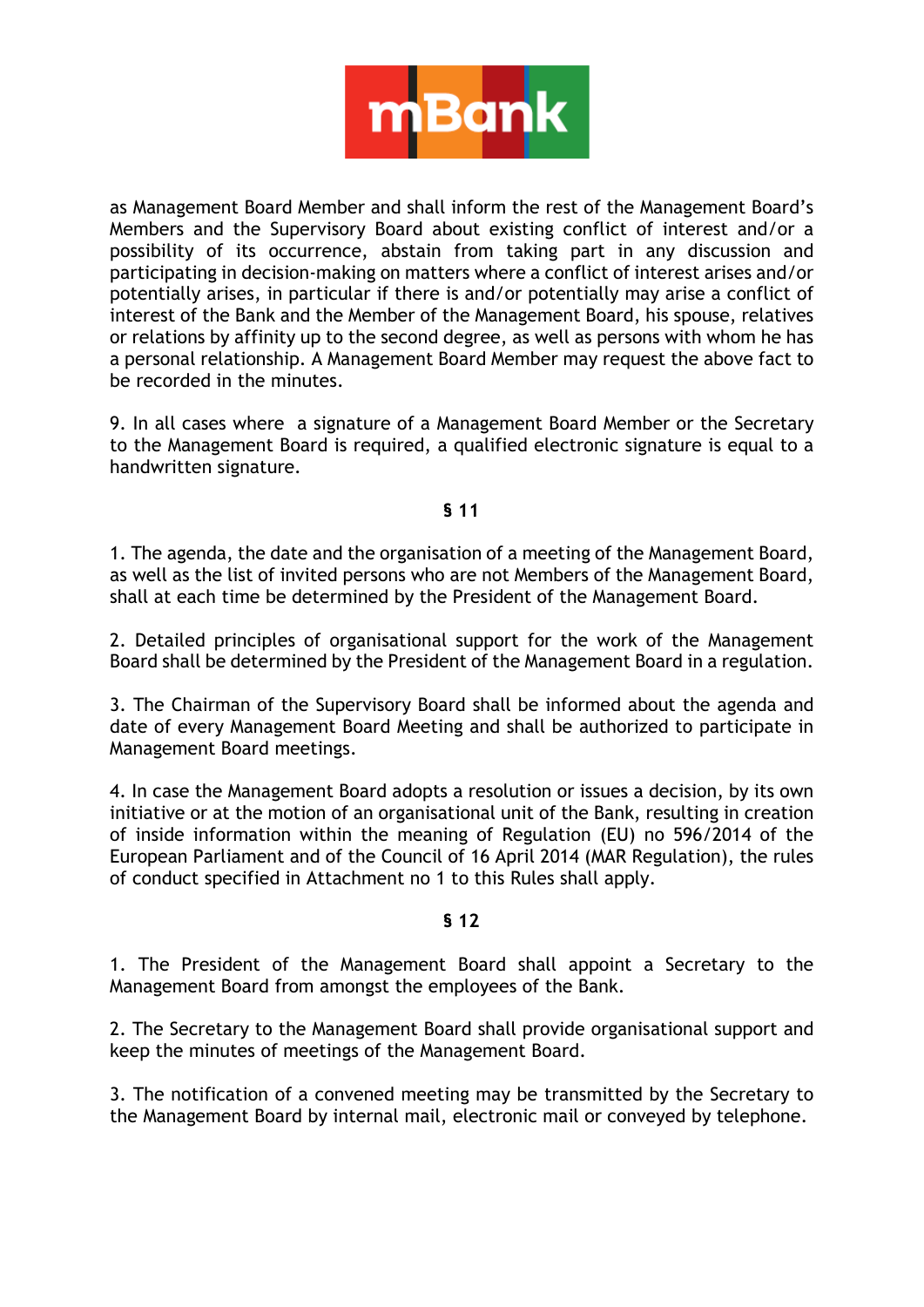

4. The Secretary to the Management Board shall draft minutes of a meeting of the Management Board in writing or in a form equivalent to writing, which shall contain at least the following items:

1) a clear description of the items on the agenda of the meeting,

2) full names of the Management Board Members and other persons present at the meeting,

3) brief account of the course of the meeting, containing: the course of the discussion, the findings, the agreed actions,

4) text of the adopted resolutions in the form of annexes to the minutes,

5) number of votes cast for respective resolutions or decisions,

6) possible dissenting positions of Members of the Management Board concerning adopted resolutions or decisions or other comments made the Management Board Members,

7) possible records of the abstention by Management Board Members from participation in the decision-making pursuant to § 10.8 of the present Rules,

8) substance of the adopted decisions in the form of annexes to the minutes,

9) a list of recommendations, if any, made by the Management Board at the meeting; in the case of recommendations to take specific actions, the list shall indicate: the scope, deadline for implementation and person or organizational unit responsible for implementing the action.

5. The minutes shall be signed by the Management Board Members present and by the Secretary to the Management Board.

6. The minutes shall be subject to approval by the Members of the Management Board taking part in the meeting within 21 days from the date of the meeting. Members of the Management Board shall be given the opportunity to examine and comment on the minutes documenting the meeting before their approval. Comments not taken into account and dissenting opinions shall be noted together with the reasons for not taking them into account.

## **§ 13**

1. The Management Board shall adopt decisions concerning the participation of the Bank's employees on the authorities of other companies. The Management Board shall inform the Supervisory Board of decisions adopted under that procedure at the nearest meeting of the Supervisory Board.